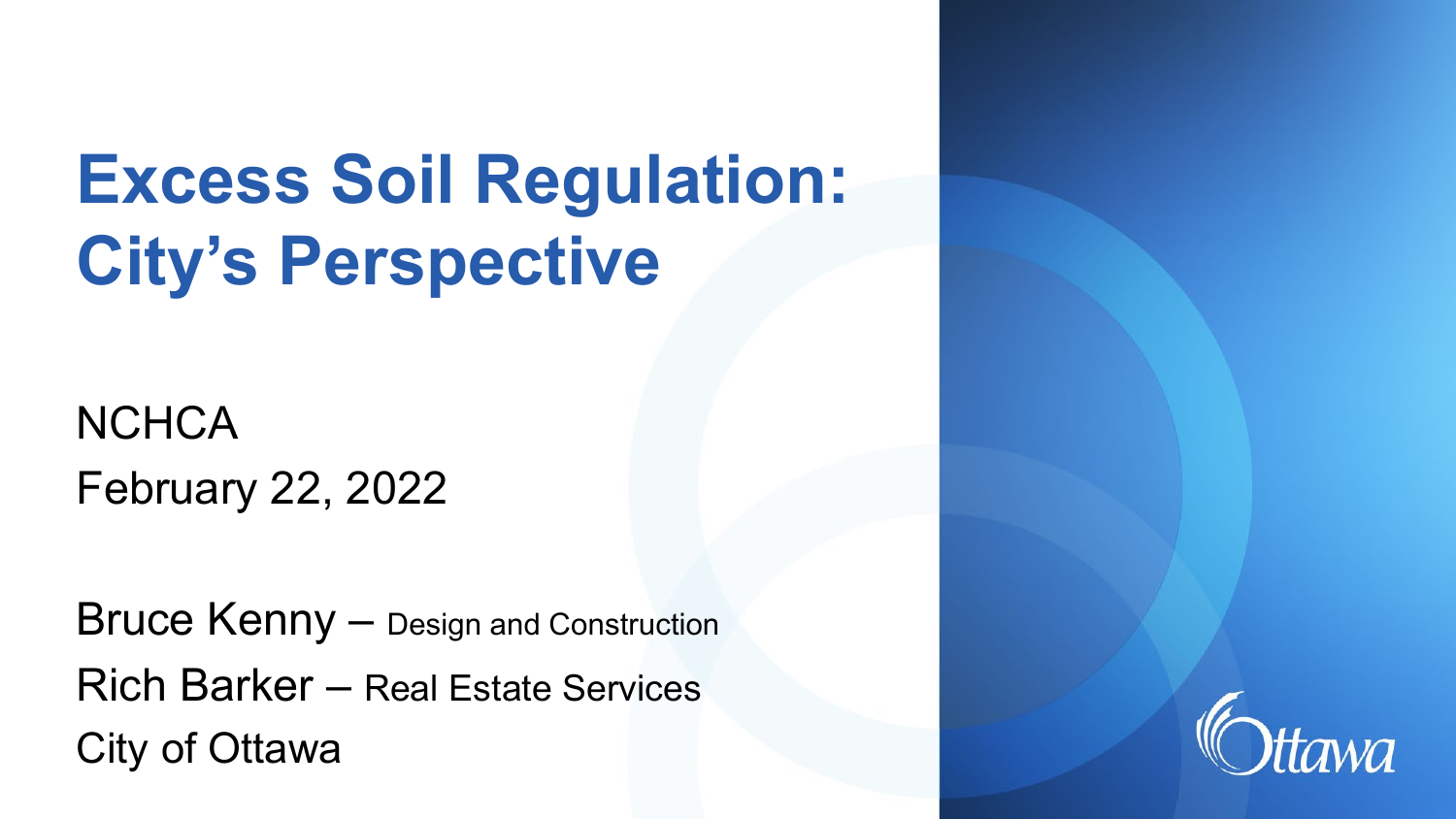### **Presentation Overview**

- Excess Soil Overview (Bruce Kenny)
- Information on Regulation requirements (Rich Barker)
- Regulation Implementation Challenges (Rich Barker)
- Shift in design and construction approach (Bruce Kenny)
- Construction Contract Guiding Principles (Bruce Kenny)
- Longer Term Objectives and Directions (Bruce Kenny)

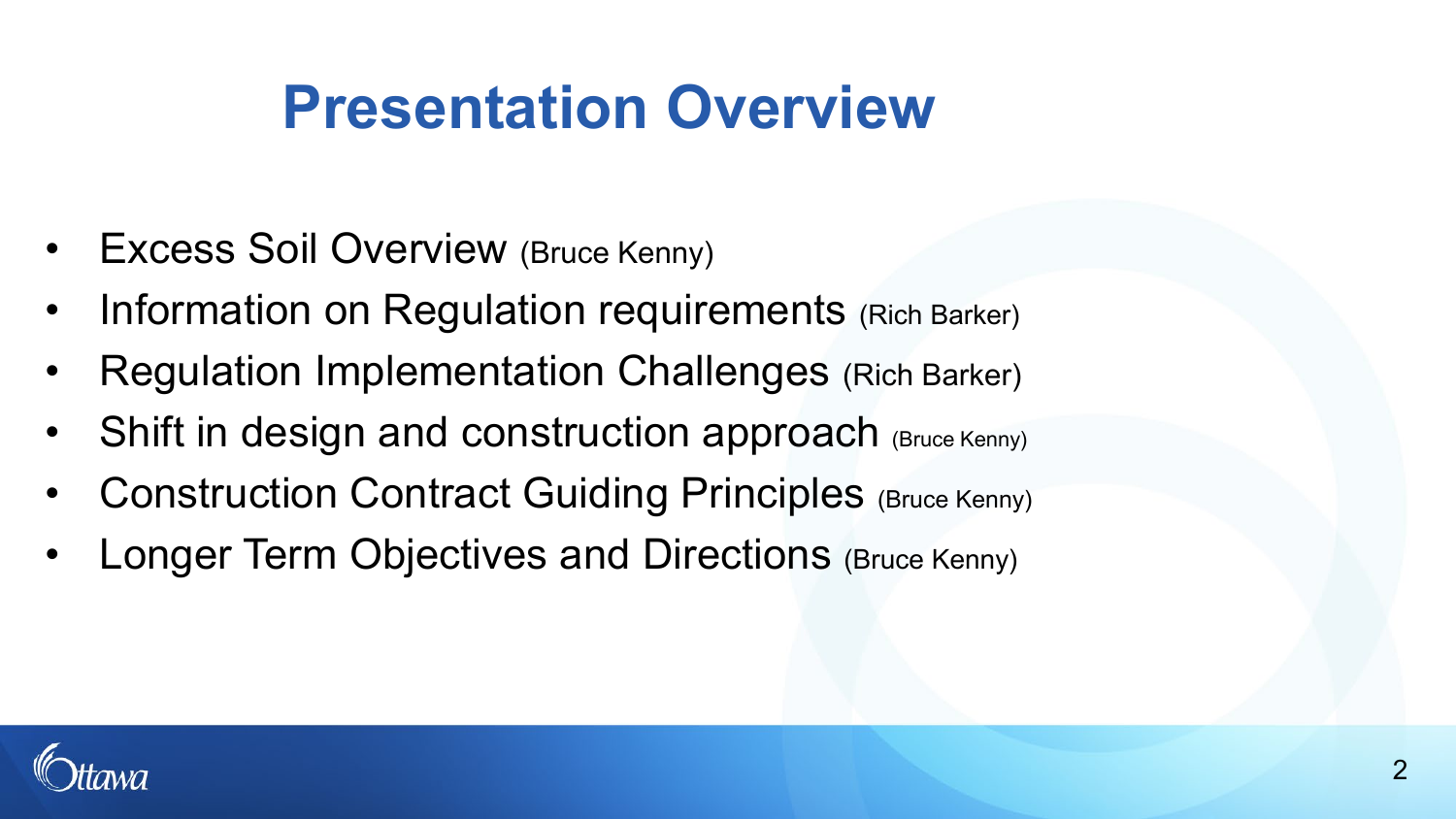### **Excess Soil Overview**

- Since the early 2000s, there has been ongoing initiative by Ministry of Environment to implement a comprehensive approach to managing excess SOIIS (factors include MTO legal actions, inappropriate deposition in areas surrounding the GTA)
- Municipalities have some of the most significant challenges
	- Right-of-Way work areas cross all soil types (chemical and mechanical) and site sensitivities
	- Have site plan and land development oversight responsibilities
	- Desire to be a leader in regulation implementation
- Traditional locations for the deposition of excess soil may become more challenging or unavailable (time and delay)
- Short term approaches will likely put stress on landfill capacity until the most appropriate commercial solutions can be more fully developed.

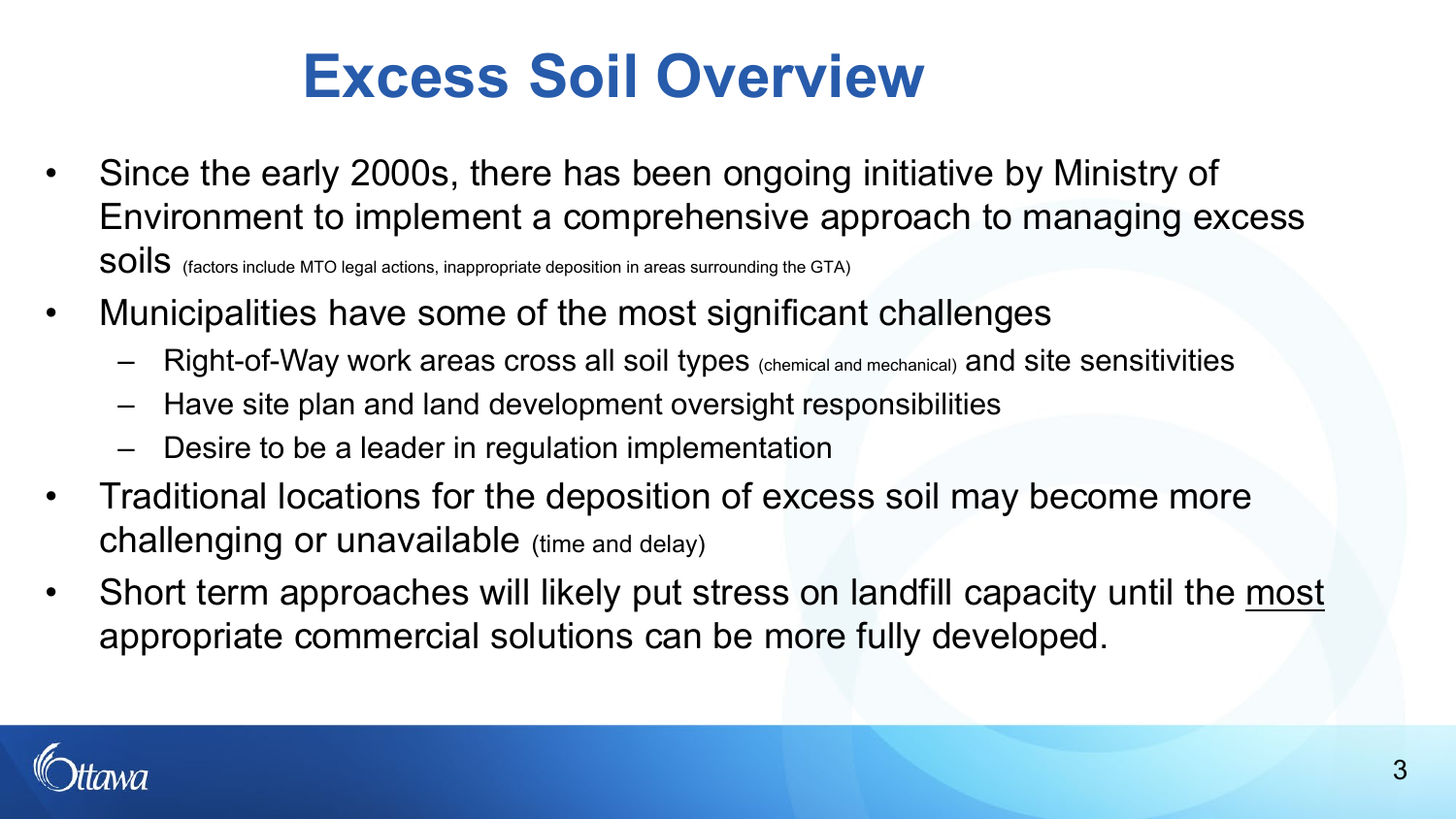### **Excess Soil Overview (continued)**

- City is preparing for short term solutions which:
	- $\triangleright$  Are in line with both the intent and wording of the new regulation
	- $\triangleright$  Are cost effective
	- $\triangleright$  Allow for the continued ability to delivery essential work without unnecessary delay or disruption
	- $\triangleright$  promote a fair market place and do not promote overly speculative pricing situations (share in the risk)
	- $\triangleright$  Are complementary to longer term objectives
- The City is looking for long term solutions which:
	- $\triangleright$  More fully leverage City assets for increased financial and operational sustainability

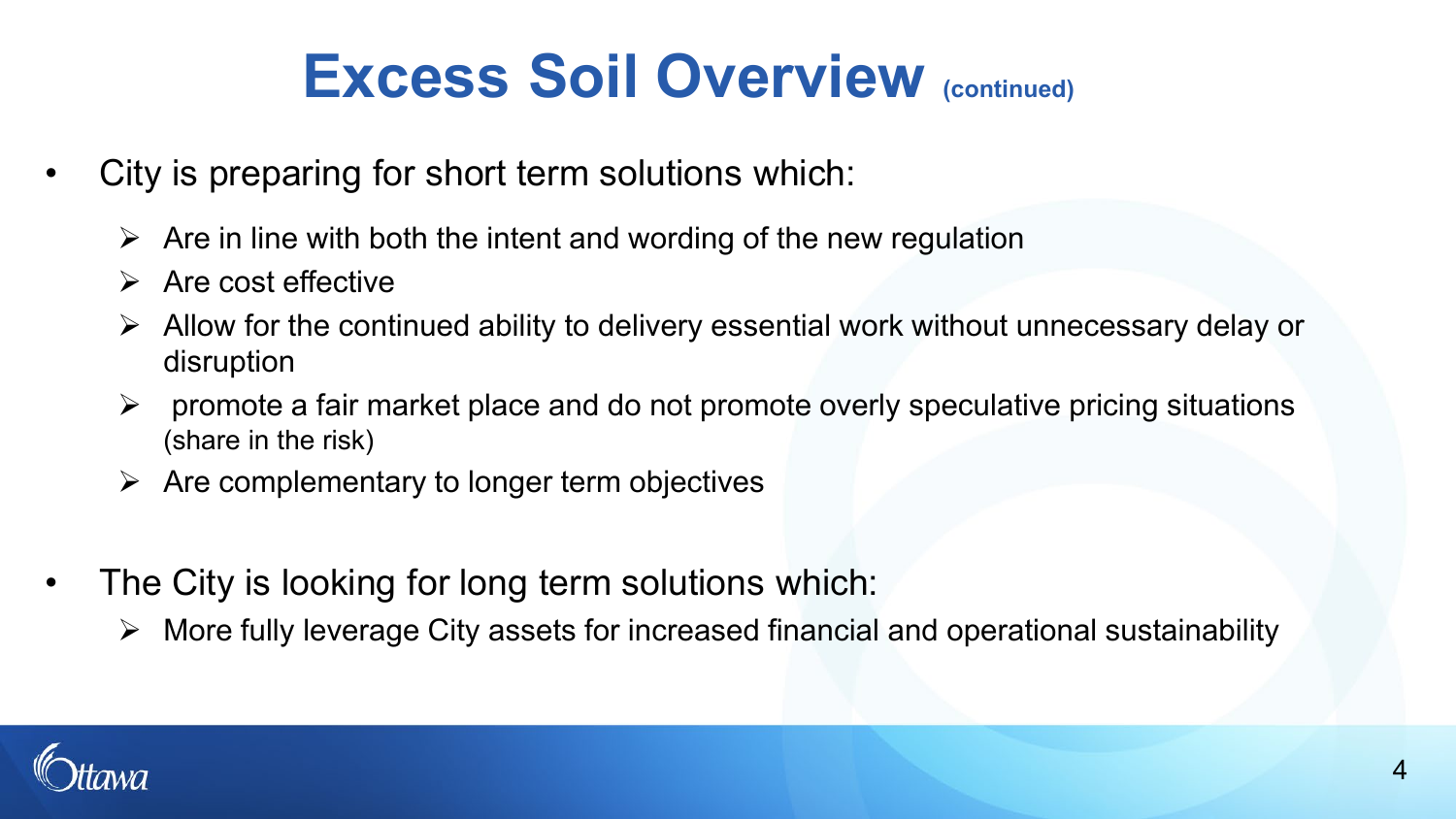

### **Excess Soils Guiding Principles**

- Contaminated Soils
	- soils with contaminant levels in excess of that permissible at the site (generally exceed Table 3 Industrial/Commercial) which prevent reuse and require MOE landfilling
- ROW Impacted Soils
	- soil with slight to moderate contaminant impacts
	- When excess, must be managed within the permanent City infrastructure (ROW) , within licenced landfills or on private land under strict Reg 406/19 testing and tracking protocols.
	- Much of the ROW soils would fall in this category
- Disposable fill
	- Considered inert an meet typical background levels.
	- soil that can be disposed of on private land at little to no risk to the generator or the receiving site.
	- Much of the ROW soils may be excluded under new regulations

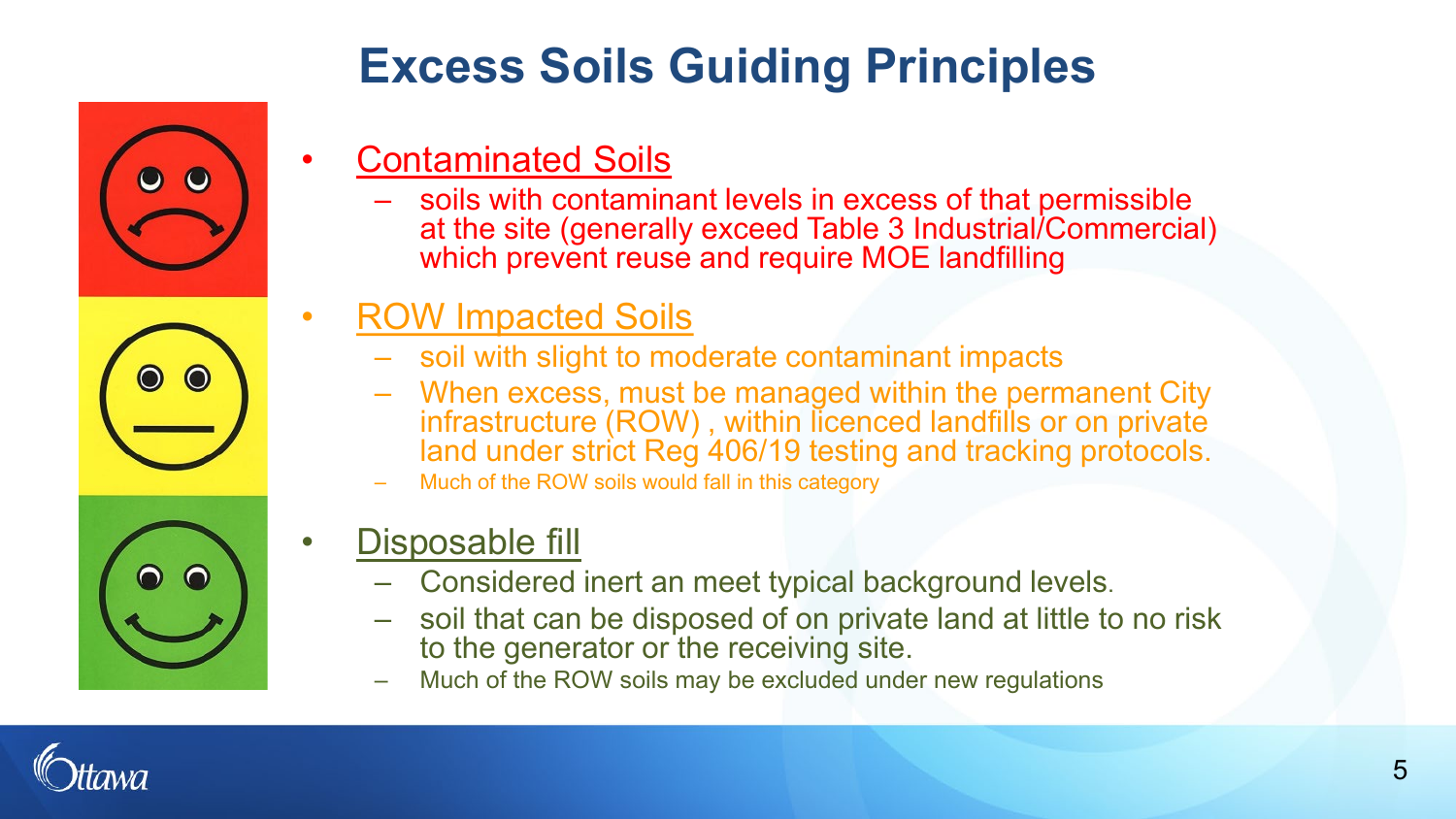# **Regulation requirements for 2022**

#### *Projects that were in contract prior to January 1, 2022 are exempt from Section 8 of regulation \**

#### • **Registry**

- Project Areas and Reuse sites that hit certain requirements required to register on provincial database
- Projects that generate >2,000m3 of soil in a settlement area, enhanced investigation area (industrial use, gas station, dry cleaners) or remediation projects must register
- Notice to be filed on registry before any soil is moved off site
- Update registry at end of project with final volumes, list of reuse sites
- Reuse sites required to register if they will receive more than 10,000  $\mathrm{m}^{3}$

#### • **Mandatory Documents/Studies**

- Documents required for projects that need to register. Need to be prepared by QP.
- Assessment of Past Uses Report (similar to Phase One ESA)
- Sampling and Analysis Plan
- Soil Characterization Report (similar to Phase Two ESA)
- Excess Soil Destination Assessment Report new report

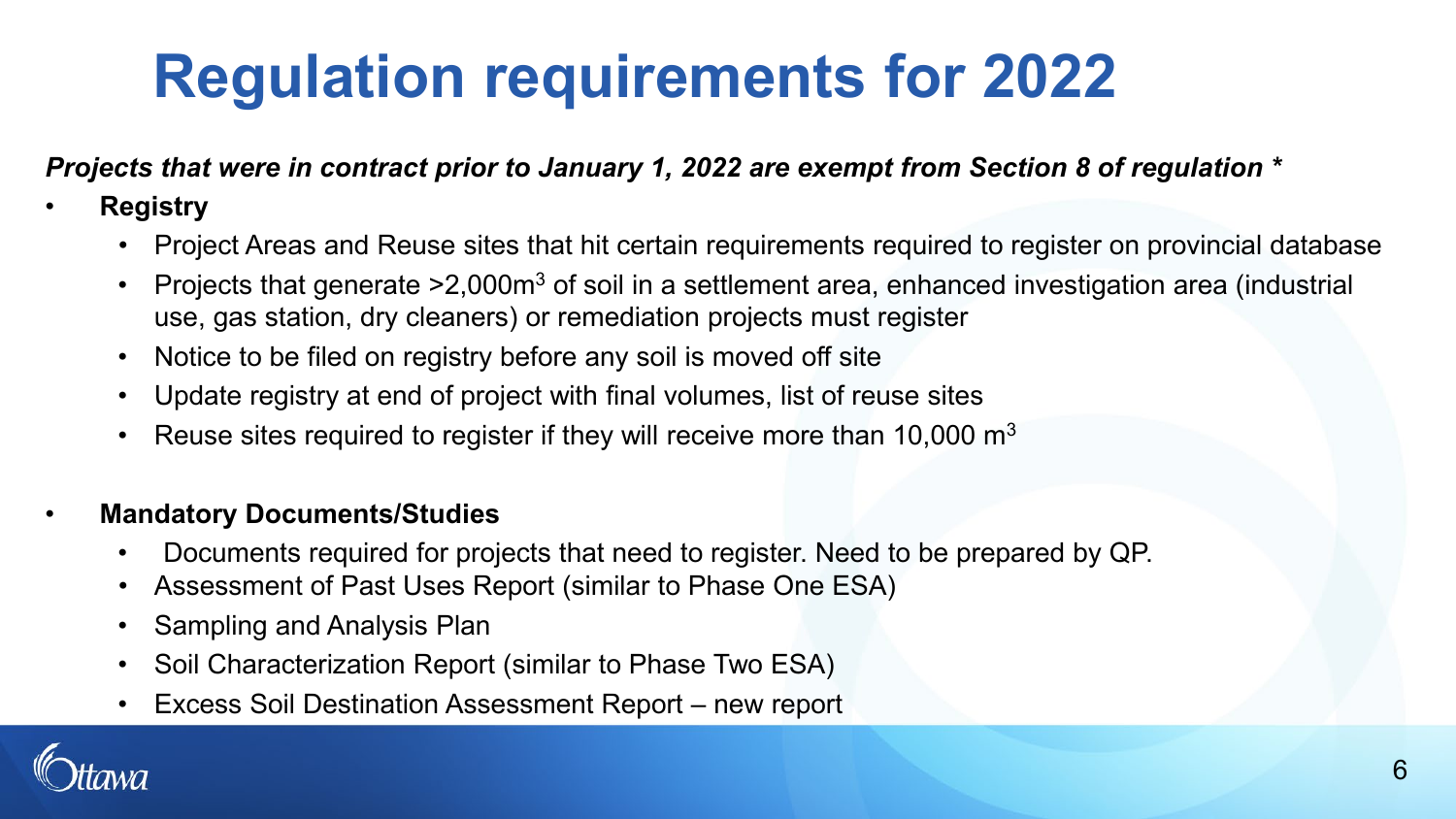# **Regulation requirements for 2022**

#### • **Tracking system**

- If project is required to register, then a tracking system must also be implemented
- Soil tracked from project area through transport and deposit at reuse site
- Must include information on load quality, source and destination location, and person who oversaw loading and unloading
- System must be able to produce reports and provide information on individual loads
- Must include procedures to prevent fraud

#### • **Hauling records**

- Regardless of exemptions, all haulers required to have a physical or electronic record during transport
- The record must include information about the soil source, including contact information for someone that provide information on the soil quality
- **January 1, 2025**
	- Prohibition of landfill disposal for 'clean' soil (meeting Table 3.1 reuse standards)

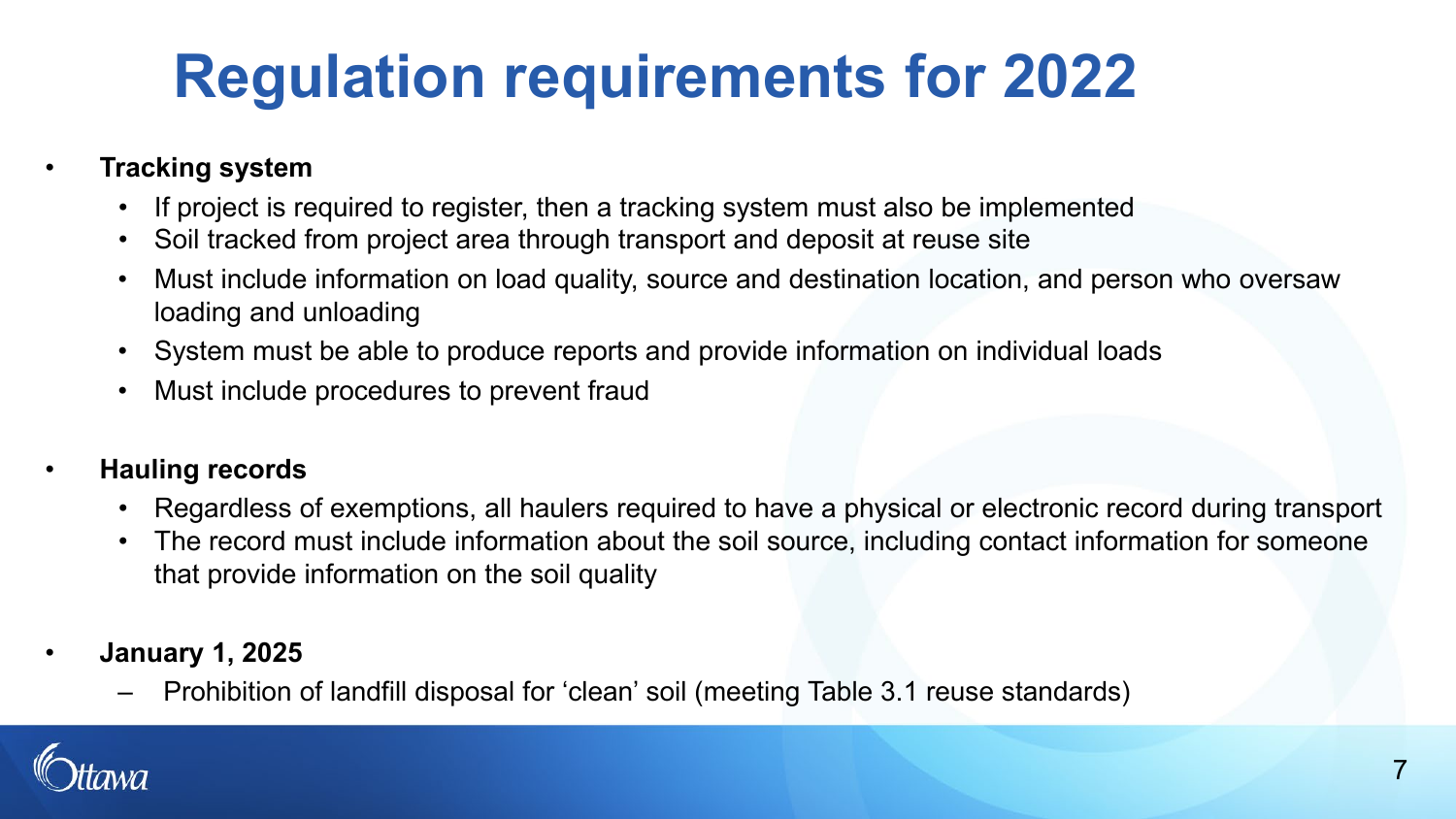### **Regulation Implementation Challenges**

- Inconsistent interpretation and application of the regulation
- Lack of guidance from the Ministry
- How can the City apply exemptions for infrastructure projects
- Managing the volume of records that will be generated

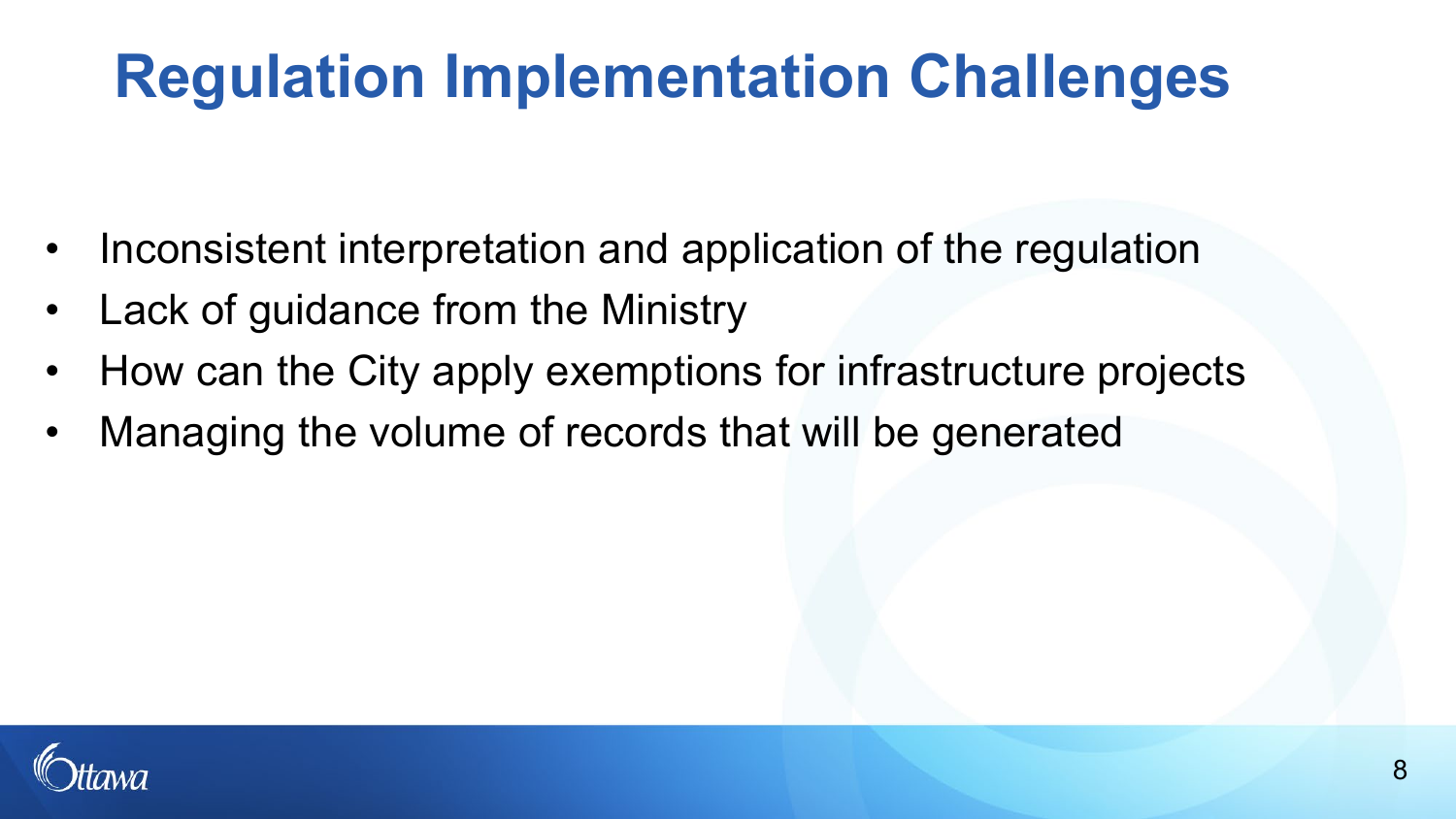### **Design and Construction of Infrastructure Projects**

- New regulation will drive changes to
	- $\triangleright$  How and when projects are selected for implementation (pairing/bundling considerations)
	- $\triangleright$  Fundamental design approaches
		- o Property requirements (berms and fill areas)
		- o Designs will need to consider direct and indirect additional cost of excess soil deposition and mitigate where achievable
		- o Increase planning (soil characterization, receiving site options, and identifying beneficial use options)
	- Construction means and methods that minimize soil excavation and allow for greater re-use of soils (easier said than done, limit construction road maintenance, SSM, selective excavation and no soil mixing)

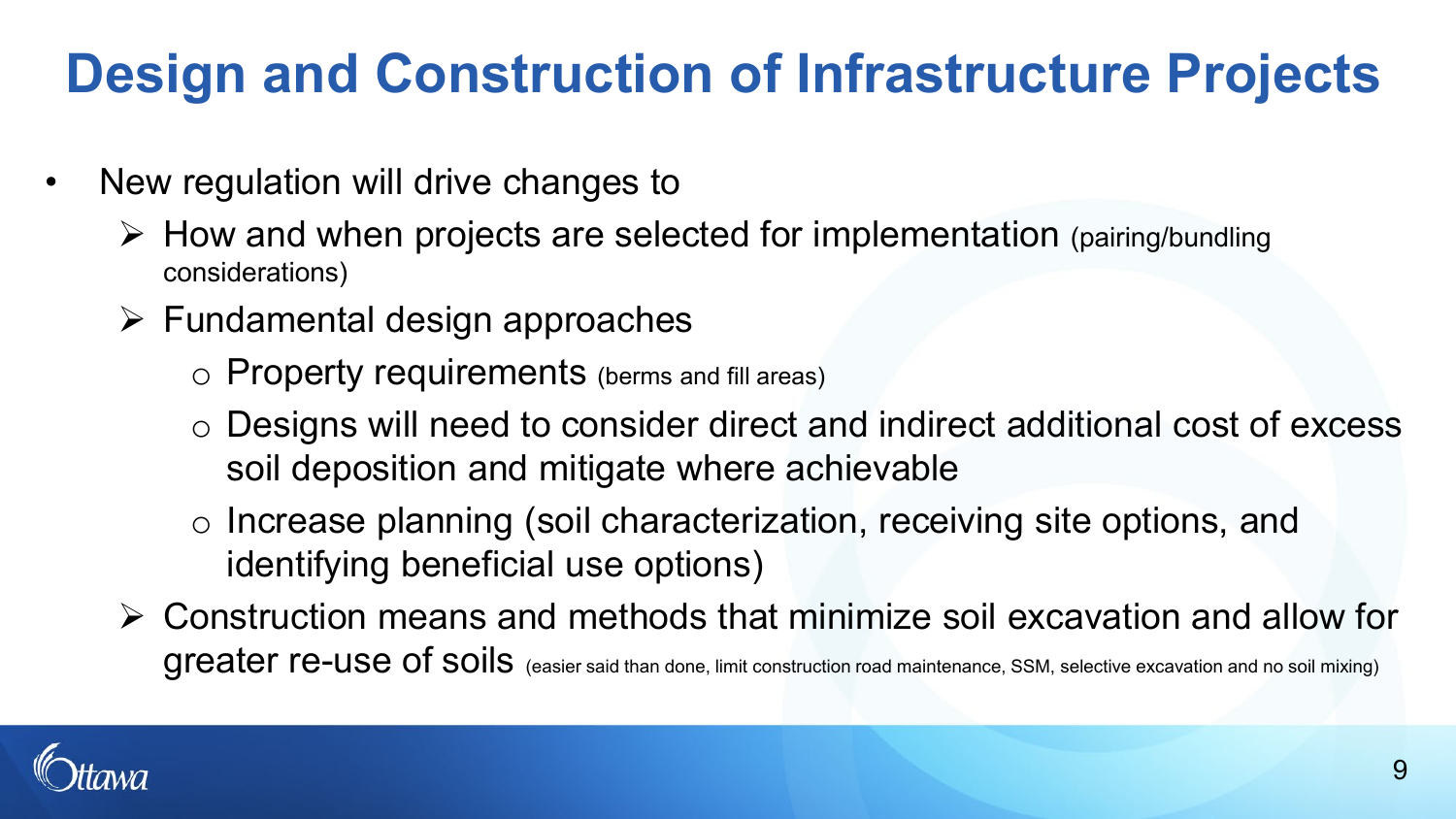# **Construction Contract Guiding Principles**

- Similar to past years Special Provisions for the management of excess soils but expanded to include all project delivery.
- The regulation will drive many more projects to more controlled soil deposition practices
- Implementation of guiding principles and contract specification requirements will be vetted by City on a contract by contract basis.
- City is dedicating additional specialized resource to the oversight of the regulation on construction projects
- Expect that soil deposition practices will be more comprehensive than the regulation might permit. (Exemptions may not be practical and may create more confusion than benefit)
- Be careful not to hinge fundamental project decision on exemption clauses

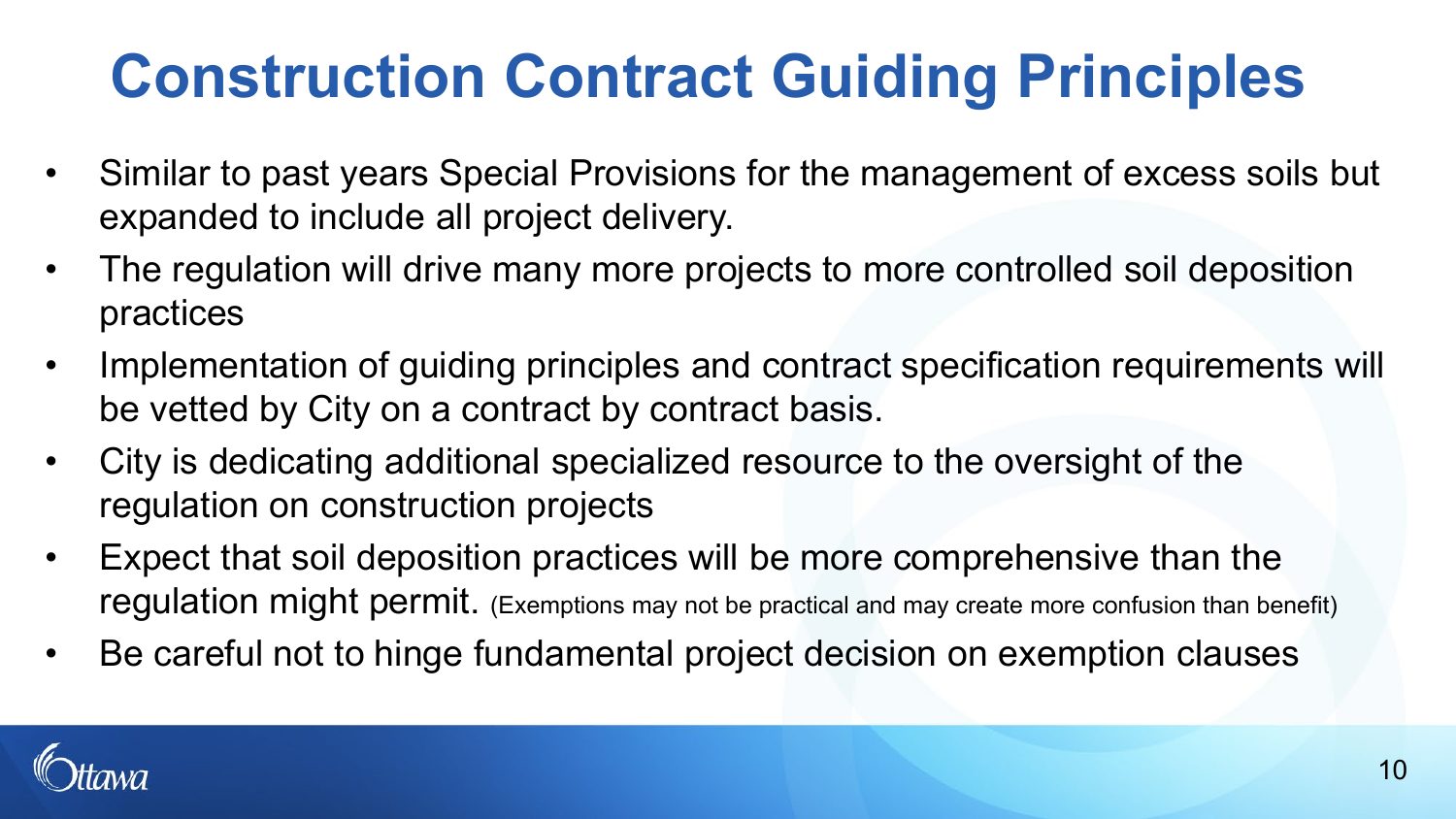## **Construction Contract Guiding Principles**

- Typically contracts will include
	- Deposition at Trail Road for projects with small quantities
	- Tender item for haulage with landfill tipping fees typically paid direct by City
	- Project specific solutions for larger projects with larger excess soil volumes
	- Expectation that alternative deposition sites may be identified and subject to negotiated cost/credit.
	- Qualified Persons (QP) requirements under the regulation would predominantly be undertaken by the City and the use of contractor QP would be by exception.
	- Additional testing requirements should be expected and typically the testing cost will be considered extra work.
	- The requirement for a Soils Management Plan which document general approach
	- Soil tracking requirements using City excess soil software provider
	- Option for contractors to use approved alternative soil tracking software

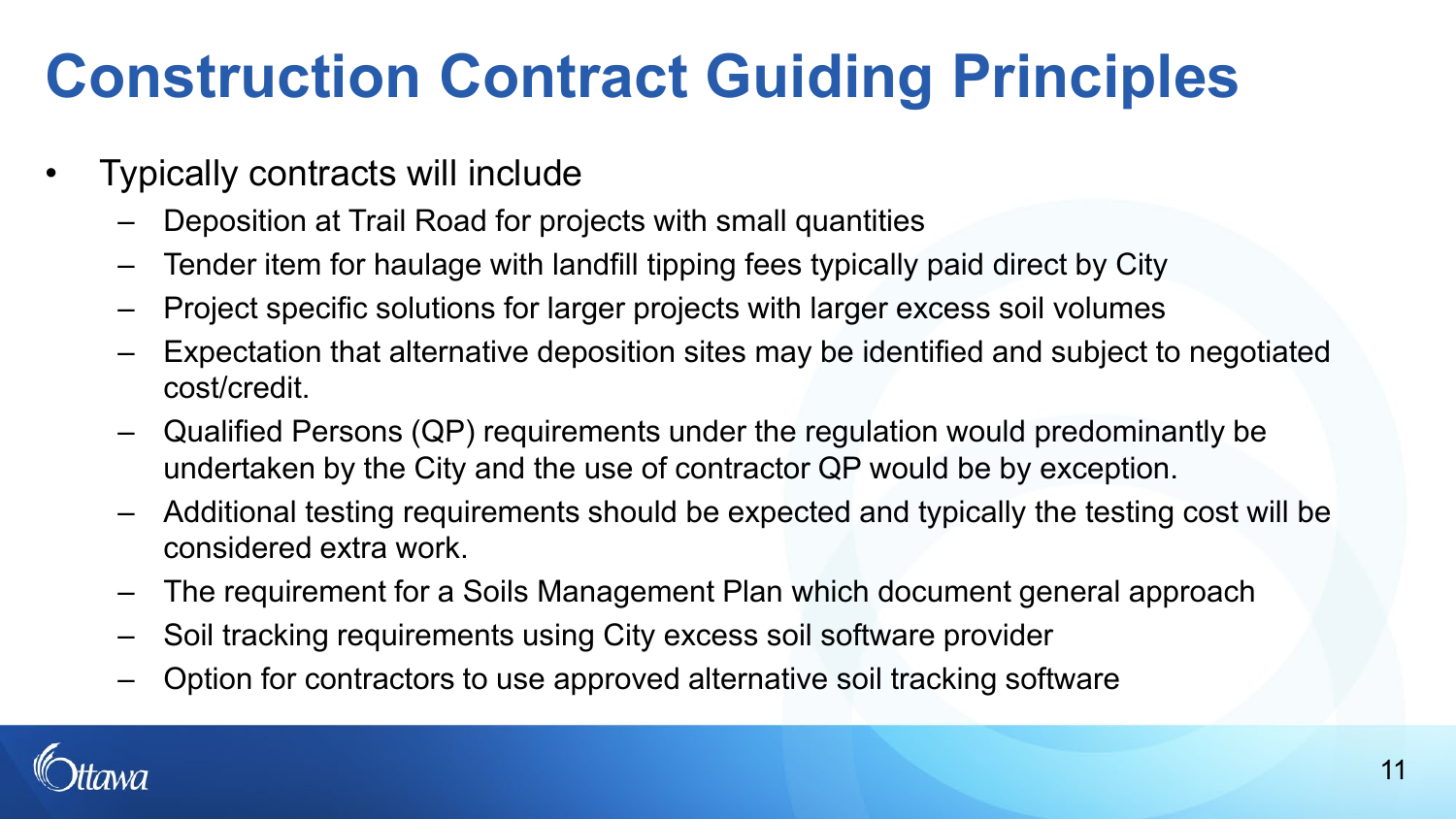### **Challenges**

- Pressure on receiving sites may outstrip supply prior to commercial solutions permitted under the act coming on line
- Increased costs will be passed through to owners/proponents
- Construction industry readiness is considered low (**particularly the trucking industry**)
- A complete understanding of excess soil volumes generated is not fully understood
- Variability of ROW soils poses additional complexity

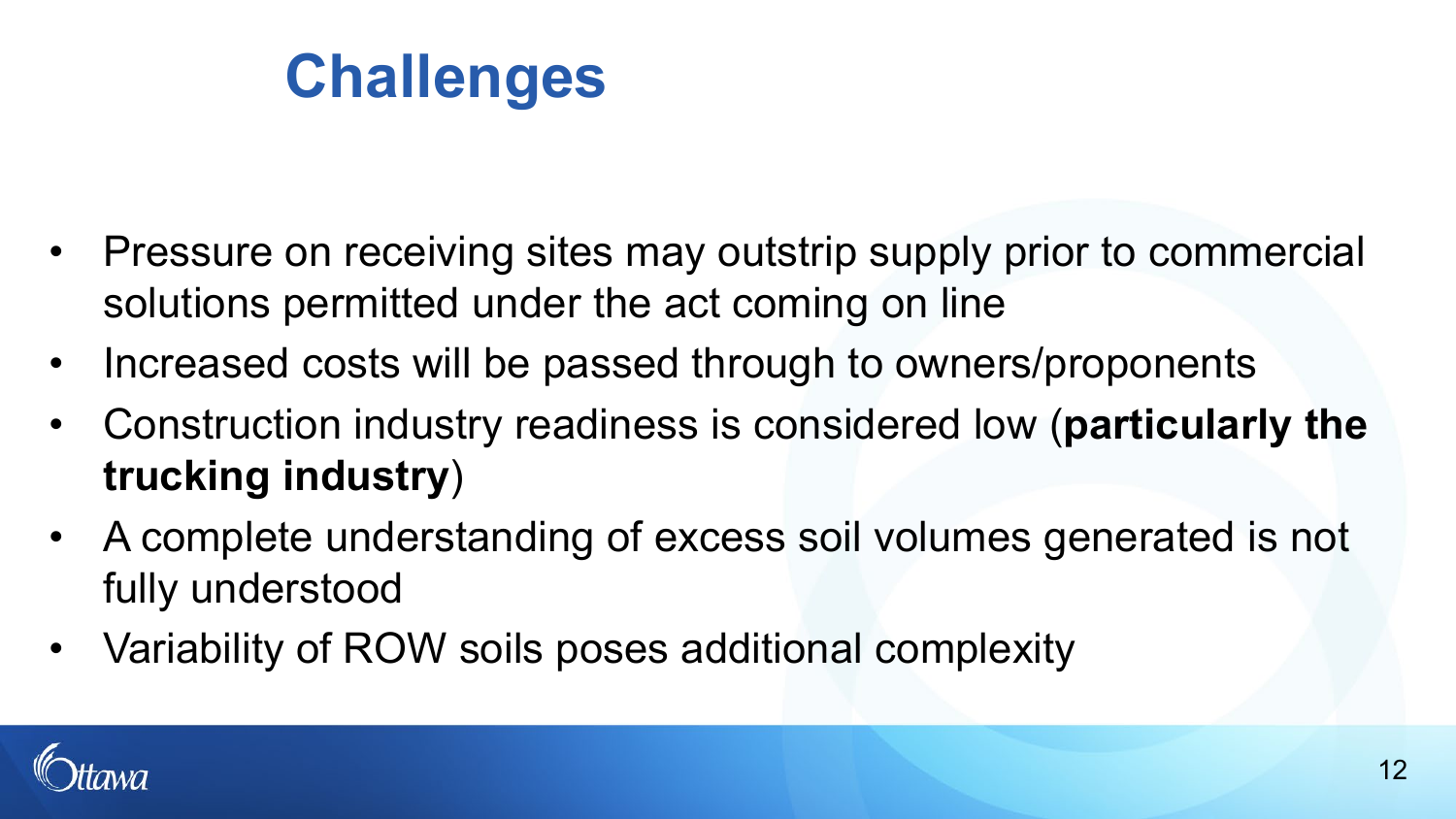## **Longer Term Objectives and Directions**

- Leveraging City real estate assets for beneficial re-use and/or market stability
- Promote both infrastructure and private development planning that more adequately addresses excess soil requirements
- Soil banking initiatives to maximize beneficial re-use options
- Improved solutions for most challenging excess soil situations
	- Adhoc and small work across the City where pre-planning opportunities do not exist
	- Liquid soils and very wet clay soils
- Promote commercial solutions that provide cost effective options for the City and private enterprises. The industry is innovative and is already responding.